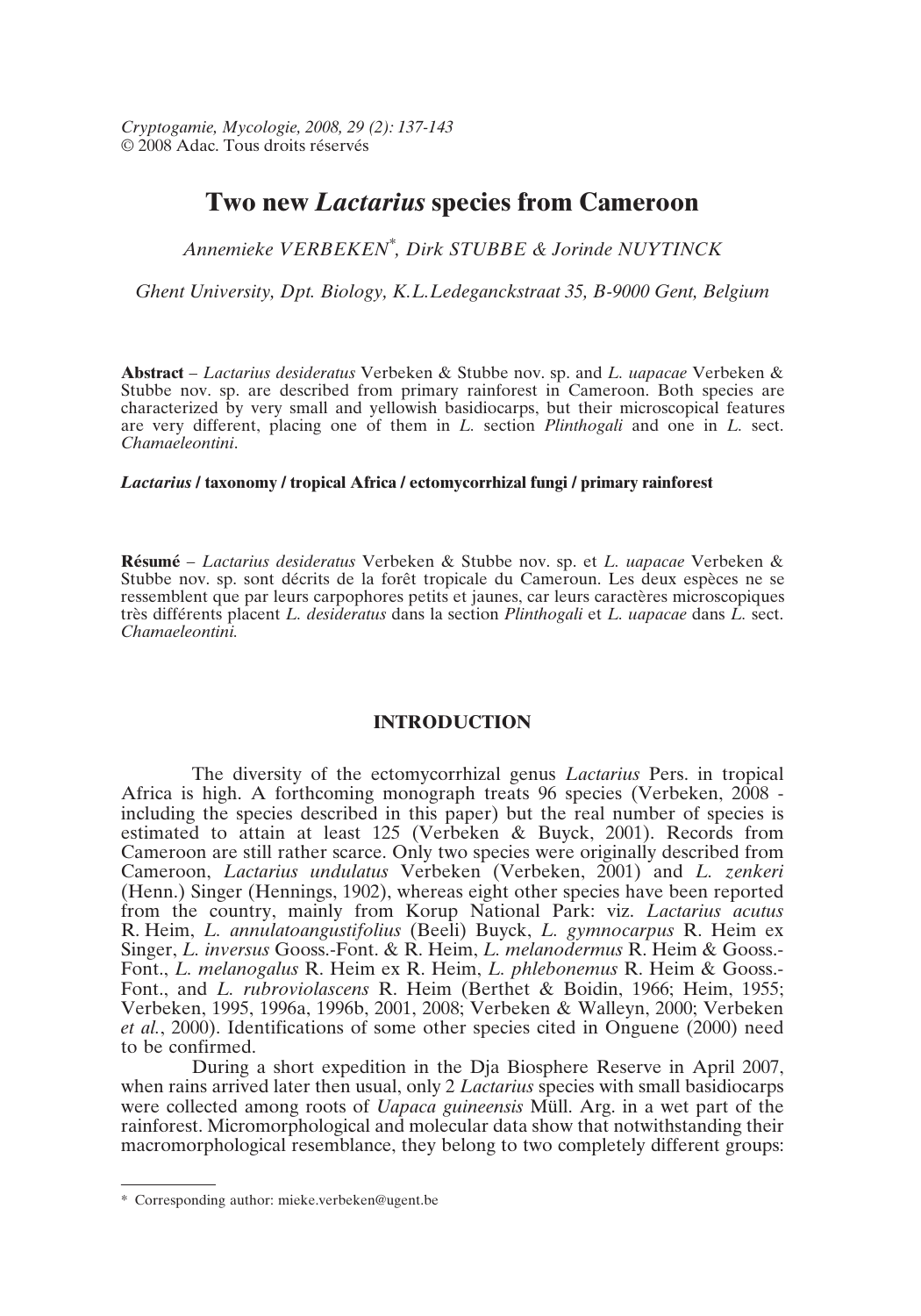*Lactarius* sect. *Plinthogali* and *L.* sect. *Chamaeleontini*. A recently published phylogeny (Buyck *et al.*, 2008) has demonstrated that these 2 sections actually belong to 2 different lactarioid genera but as the nomenclatural implications of this study are still pending (Buyck *et al.*, 2008 submitted), the genus *Lactarius* is treated here in the traditional concept.

## **MATERIAL AND METHODS**

Macroscopic characters are all based on fresh material. Microscopic features were studied from dried material mainly in Congo-red in L4. Spore ornamentation is described and illustrated as observed in Melzer's reagent. For details on terminology we refer to Verbeken (1998, 2008). Line-drawings were made by A. Verbeken with the aid of a drawing tube at original magnifications  $6000 \times$  for spores,  $1000 \times$  for individual elements and sections. Basidia length excludes sterigmata length. Spores were measured in side view in Melzer's reagent, excluding the ornamentation, and measurements are given as (MINa)  $[A\bar{V}a-2*SD] - A\bar{V}a - A\bar{V}b - [AVb + 2*SD] (MAXb)$  in which  $A\bar{V}a$  = lowest mean value for the measured collections,  $AVb = \frac{1}{1}$  greatest mean value and  $SD =$  standard deviation calculated for the measurements of one collection. Q stands for "quotient length/width" and is given as (MINQa) *Qa* - *Qb* (MAXQb) in which Qa, respectively Qb, stands for the lowest, respectively the highest, mean quotient for the measured specimens. Colour codes refer to Kornerup & Wanscher (1978).

# **RESULTS**

#### *Lactarius desideratus* Verbeken and Stubbe **sp. nov. Fig. 1**

*Pileus 9-20 mm diam., planoconvexus, applanatus vel leviter depressus, striatussulcatus, venosus, flavus ad pallide flavobrunneus ad aurantioflavus. Lamellae adnatae, distantes, flavidoalbae. Stipes 8-14 mm longus, 1-2 mm crassus, subcylindratus, griseoflavus vel pallide flavus. Latex aquosus ad albus, immutabilis, in papyro flavescens. Sporae late ellipsoideae, interdum subglobosae, 6.5-7.2-7.8* × *5.7-6.3-6.4 µm (Q = 1.07-1.15-1.23), zebroideae, cristis angustis usque ad 1.5(2) µm altis ornatae, macula suprahilaris distale amyloidea. Basidia 35-55* × *10-11 µm, (2)4-sporae, subclavata. Pleurocystidia absentia. Pleuropseudocystidia abundantia, leviter emergentia, 4-6 µm diam., cylindrata ad leviter tortuosa. Pileipellis bistrata, cellulae terminales subclavatae ad clavatae vel filiformes.*

*Holotypus: Cameroon, Eastern Prov., La réserve de faune du Dja, among roots of Uapaca guineensis in swampy place of primary rainforest, 10 April 2007, A. Verbeken 07-47 (GENT).*

*Pileus* 9-20 mm diam., planoconvex, flattened or slightly depressed in the centre; surface striate-grooved, with soft pubescent reticulate veins in the centre, with some veins also present near the margin, soft velvety-pubescent, somewhat opaque, yellow to pale yellowish brown or orange yellow (3A4 to 4B6), darker in young specimens, up to 5D8 but more yellow. *Lamellae* broadly adnate with slightly decurrent tooth, distant (7+21 L+l/half a pileus), with 3 lamellulae between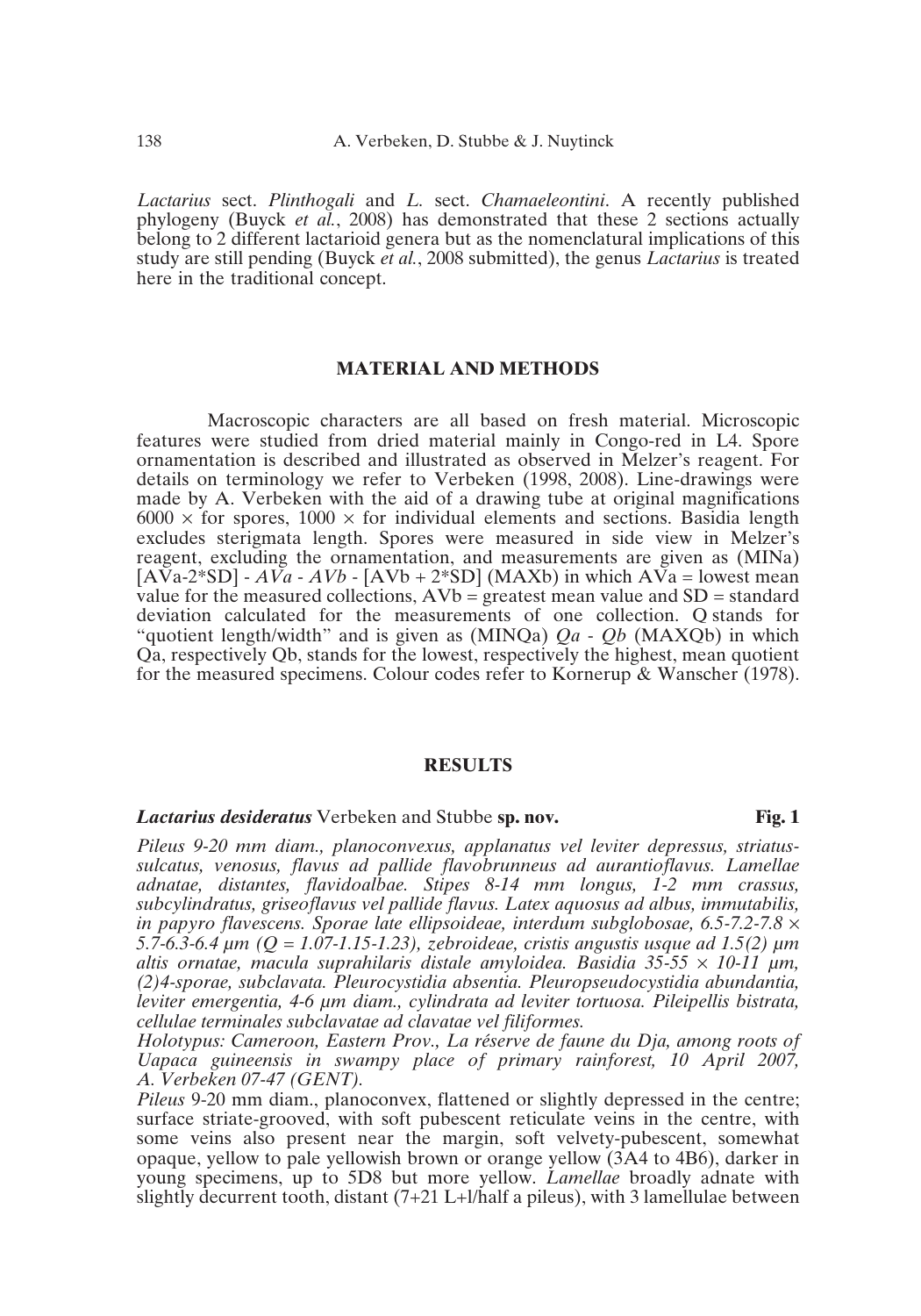

Fig. 1. Lactarius desideratus (holotypus): **a.** spores, **b.** basidia, **c.** marginal cells, **d.** pleuropseudocystidia, **e.** section through the pileipellis (scale  $bar = 10 \mu m$ ).

2 lamellae, with a regular short-long-short-pattern, yellowish white, 4A2, rather thick, 1-3 mm broad; edge entire, concolorous. *Stipe* 8-14 mm × 1-2 mm, subcylindrical, tapering downwards, greyish yellow (4B5-4C6) or somewhat paler yellow, very slightly felty. *Context* very thin-fleshed, hollow in stipe, dirty pale yellow, unchanging, unchanging with FeSO<sub>4</sub>; taste agreeable; smell not remarkable. *Latex* watery white, not abundant, unchanging, unchanging when isolated on glass, but changing to dirty yellow when isolated on white paper.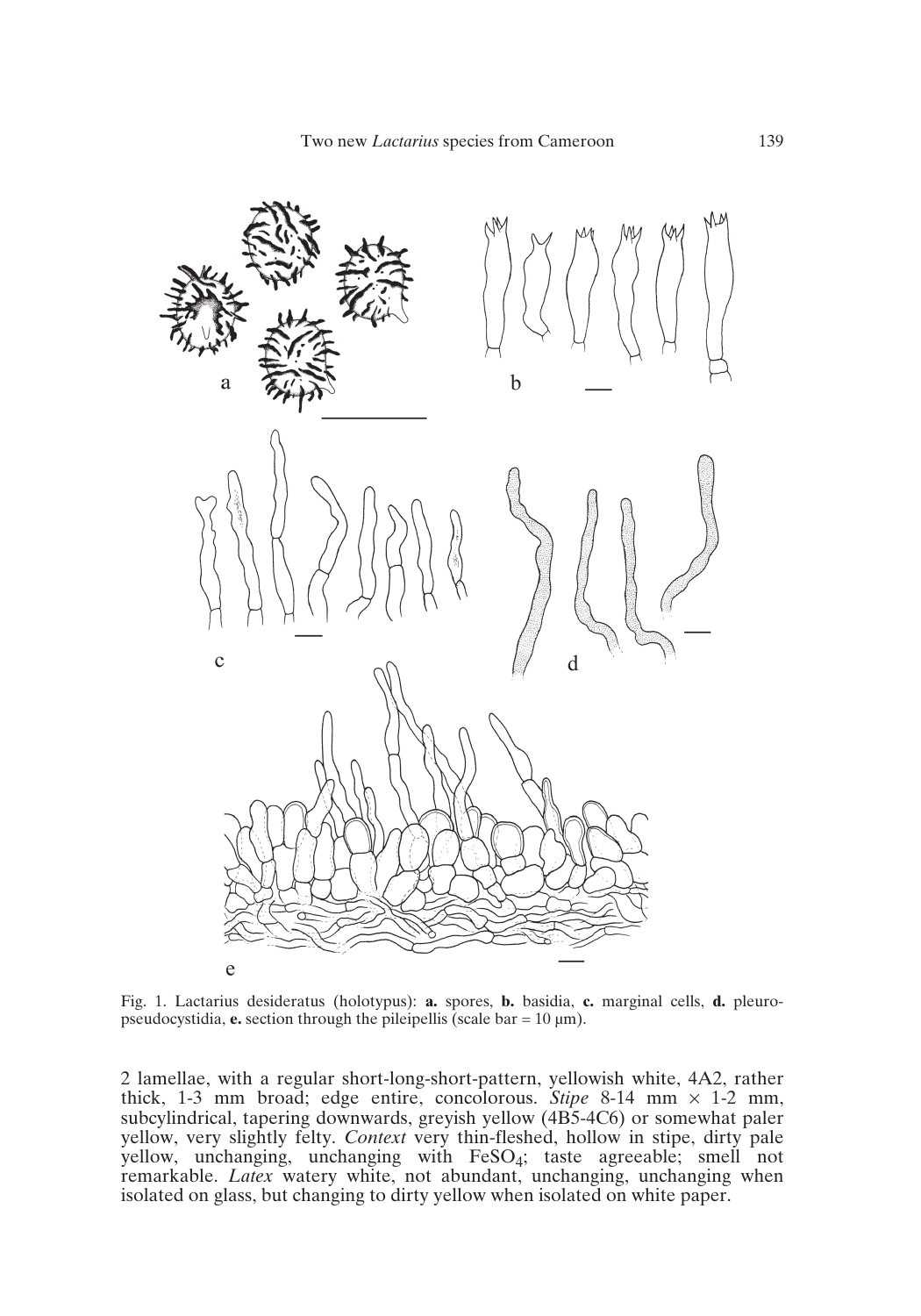*Spores* mostly broadly ellipsoid, sometimes subglobose, 6.5-*7.2*-7.8 × 5.7-*6.3*-6.4 µm  $(\tilde{Q} = 1.07 - 1.15 - 1.23, n = 20)$ ; ornamentation strongly zebroid, composed of rather narrow ridges up to  $1.5(2)$  µm high, arranged in a parallel pattern; abundant short ridges and warts present; plage distally amyloid. *Basidia*  $35-55 \times 10-11$  um, (2)4-spored, subclavate or somewhat irregular. *Pleurocystidia* absent. *Pleuropseudocystidia* rather abundant, slightly emergent, 4-6 um diam., cylindrical to slightly tortuous, with slightly refringent walls. *Lamella edge* sterile; marginal cells  $28-52 \times 4-6$  um, subcylindrical or subfusiform, often irregular or with some bulges, very thin-walled, hyaline to slightly granular. *Lamellar trama* mixed, with hyaline hyphae, small sphaerocytes and lactifers. *Pileipellis* a palisade; subpellis thin, 1 or 2 cell-layers thick; terminal elements of two types; first type subclavate or clavate, sometimes almost spherical,  $15-25 \times 5-15$  µm, thin-walled or distinctly thick-walled; second type long cylindrical and slender,  $30-50 \times 4-6$  um, always thin-walled. *Stipitipellis* similar, a thin palisade with two types of elements.

Collections examined: Cameroon, Eastern Prov., La réserve de faune du Dja, campement dans la brousse, alt. 610 m., N  $03^{\circ}19.50^{\circ}$  E  $12^{\circ}42.87^{\circ}$ , among roots of *Uapaca guineensis* in periodically inundated, swampy primary rainforest, 10/04/ 2007, *A. Verbeken* 07-47 (Holotypus, GENT); ibid., 11/04/2007, *A. Verbeken* 07-63 (GENT).

Our molecular data (unpubl.) show that this species belongs to *Lactarius* section *Plinthogali* (Burl.) Singer, which is also supported by the micromorphological features: strongly zebroid spores, absence of pleurocystidia and a palisade structure in pilei- and stipitipellis.

*L. desideratus* is most closely related to *L. adhaerens* R. Heim, described from Malagasy lowland rainforest and only known from the type locality (Heim, 1938). *L. adhaerens* differs macromorphologically by the darker and more ochraceous orange colours of the pileus and the large collar of orange hairs at the base of the stipe. The stipe is also brownish red, while our species in Cameroon has a pale yellow and smooth stipe. Microscopically, *L. adhaerens* differs by the larger spores  $(8.0-8.8-9.5(10.5) \times 6.9-7.5-8.2 \mu m)$ , also ornamented with narrow and high ridges but in a less zebroid and rather subreticulate pattern.

Both species stand out among the others of the same section because of their very small and yellow basidiocarps with distinct veins on the pileus. In *L. adhaerens* no colour change of the latex is observed. The Cameroon specimens showed a distinct yellowing of the latex only on white paper or on white tissue.

# *Lactarius uapacae* Verbeken and Stubbe **sp. nov. Fig. 2**

*Pileus 10-14 mm diam., planoconvexus, leviter depressus, striatus-sulcatus, minute velutinus, pallide flavus ad flavidoalbus. Lamellae adnatae, distantes, flavidoalbae. Stipes 7-10 mm longus, 1-3 mm crassus, subcylindratus, albidus. Sporae subglobosae ad late ellipsoideae, 8.5-9.9-11.4* × *7.8-8.9-9.9 µm (Q = 1.05-1.12-1.22), subreticulatae, cristis usque ad 1(1.5) µm altis ornatae, macula suprahilaris non amyloidea. Basidia 35-45* × *12-15 µm, (2)4-sporae, clavata. Pleurocystidia absentia. Pleuropseudocystidia abundantia, valde emergentia, usque ad 20 µm diam., fusiformia. Pileipellis bistrata, cellulae terminales subfusiformes vel subcylindricae, crassotunicatae.*

*Holotypus: Cameroon, Eastern Prov., La réserve de faune du Dja, growing on small branches under Uapaca in swampy place of primary rainforest, 10 April.2007, A. Verbeken 07-48 (GENT).*

*Pileus* 10-14 mm diam., applanate with slight depression or slightly curved upwards in the centre, weakly umbonate; surface transparently striate-grooved, minutely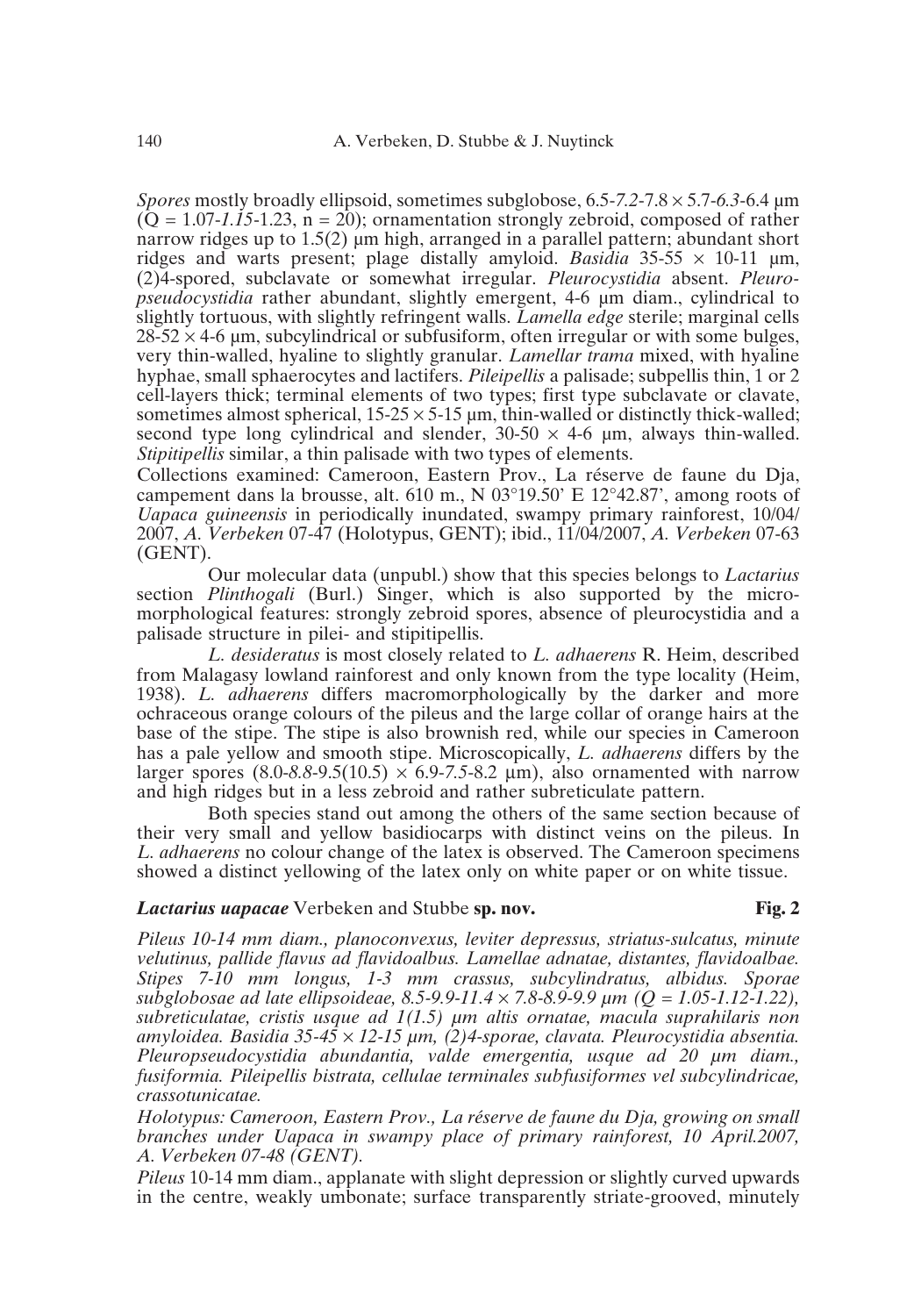

Fig. 2. Lactarius uapacae (holotypus): **a.** spores, **b.** pleuropseudocystidia, **c.** basidia, **d.** marginal cells, **e.** section through the pileipellis (scale  $bar = 10 \mu m$ ).

felty, opaque, slightly greasy, without veins, very pale yellow to yellowish white (4A3) at the margin and when older, in centre and in young specimens slightly darker buff-yellowish to pinkish buff. *Lamellae* broadly adnate, distant, with 3 lamellulae between 2 lamellae, with regular short-long-short pattern, yellowish white; edge entire, concolorous. *Stipe* 7-10 mm × 1-3 mm, subcylindrical or strongly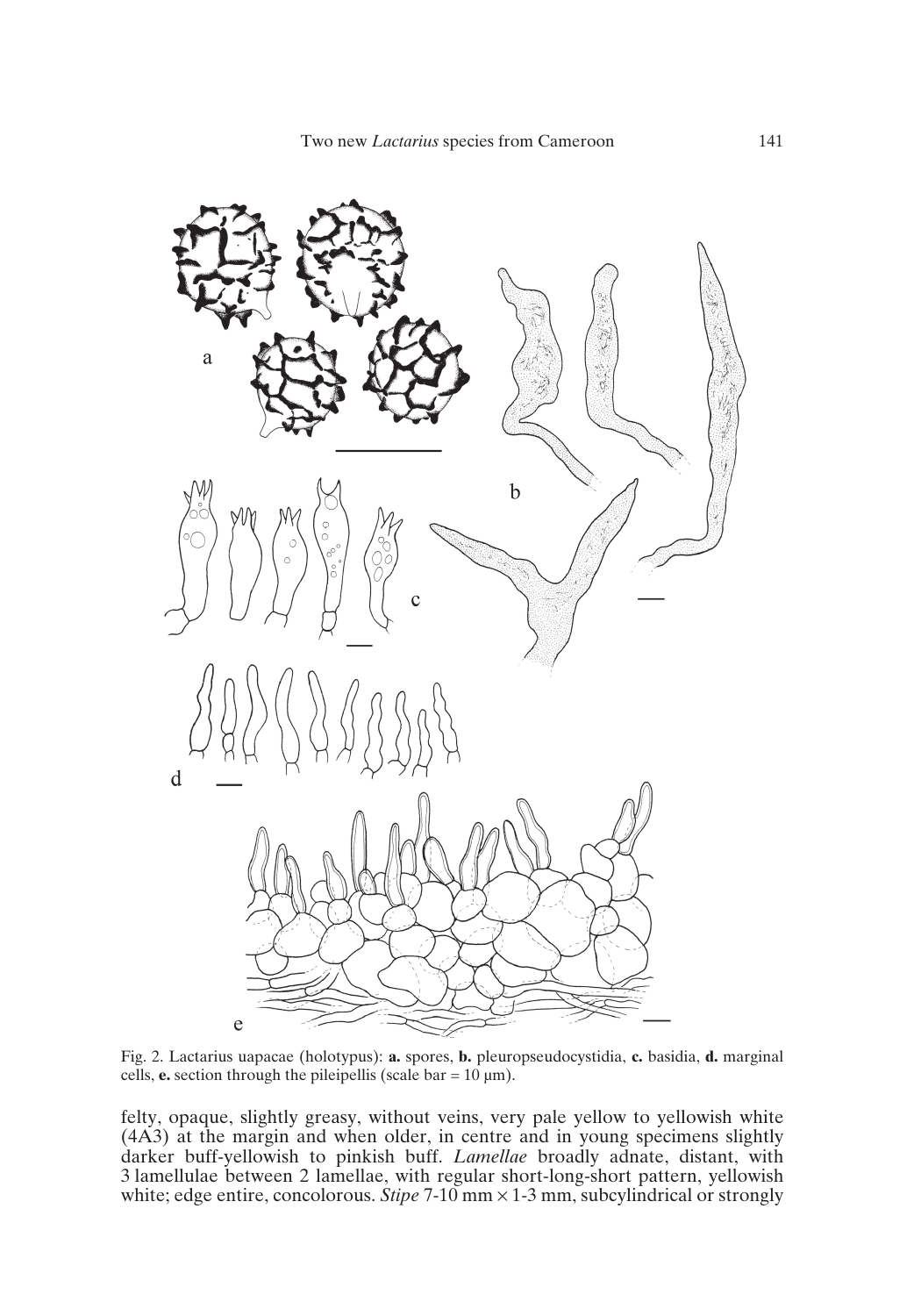curved, tapering downwards, sometimes irregular, pale buff to whitish. *Context* very thin-fleshed, hollow in stipe, dirty pale yellow, unchanging; smell not remarkable; taste unknown. *Latex* not observed.

*Spores* subglobose to broadly ellipsoid, 8.5-*9.9*-11.4 × 7.8-*8.9*-9.9 µm (Q = 1.05-*1.12*- 1.22,  $n = 20$ ; ornamentation amyloid, subreticulate, composed of wings up to 1(1.5) um high; plage not amyloid. *Basidia*  $35-45 \times 12-15$  um, (2)4-spored, clavate. *Pleurocystidia* absent. *Pseudopleurocystidia* abundant, very emergent, locally up to 20 µm diam., fusiform or irregular, sometimes branching. *Lamella edge* sterile; marginal cells  $20-37 \times 4-6$  µm, subfusiform to subcylindrical, thin-walled, hyaline. *Lamellar trama* cellular, composed of rather large sphaerocytes and lactifers. *Pileipellis* a lampropalissade, 60-80  $\mu$ m thick; terminal elements subfusiform to subcylindrical,  $15-35 \times 6-9$  µm, thick-walled; subpellis 40-50 µm thick. *Stipitipellis* a lamprotrichopalisade to lamprotrichoderm; terminal elements longer and more variable than in the pileus.

Striking characteristics for this species are the pale yellow and small basidiocarps, differing from *Lactarius desideratus* by the lack of veins and the paler colours. Microscopically the species is characterized by the large spores with subreticulate ornamentation. The broad and emergent pseudocystidia are typical for representatives of *L.* sect. *Chamaeleontini* Verbeken, as are the yellowish colours and the sulcate pileus. The pileipellis structure in this section shows quite some variation when it comes to the presence of thick-walled and usually hairshaped elements: abundant to scattered, rarely absent. For this species, a pure lampropalisade is characteristic within the section. The species differs from all other members of this section by its small basidiocarps.

Collections examined: Cameroon, Eastern prov., La réserve de faune du Dja, campement dans la brousse, alt. 610 m., N  $03^{\circ}19.50'$  E 12°42.87', swampy primary rainforest with *Uapaca guineensis*, growing on small, decaying branches up to 10 cm above the ground, 10 April 2007, *A. Verbeken* 07-48 (GENT).

**Acknowledgements.** The authors wish to thank the Fund for Scientific Research – Flanders (FWO-Vlaanderen) for financial support and Jérôme Degreef, Cony Decock and Dominique Mossebo for field assistance. Dirk Stubbe is funded by the Institute for the Promotion fo Innovation through Science and Technology in Flanders (IWT-Vlaanderen).

#### **REFERENCES**

- BERTHET P. & BOIDIN J., 1966 Observations sur quelques hyménomycètes récoltés en République Camerounaise. *Cahiers de la Maboké* 4: 27-54, pl. 4.
- BUYCK B., HOFSTETTER V., EBERHARDT U., VERBEKEN A. & KAUFF F., 2008 Walking the thin line between *Russula* and *Lactarius*: the dilemma of *Russula* subsect. *Ochricompactae*. *Fungal Diversity* 28: 15-40.
- HEIM R., "1937" 1938 Les lactario-russulés du domaine oriental de Madagascar. *Prodrome à une Flore Mycologique de Madagascar et Dépendances* 1: 1-196, pl. 1-8.
- HEIM R., 1955 Les lactaires d'Afrique intertropicale (Congo belge et Afrique noire française). *Bulletin du Jardin Botanique de l'Etat* 25: 1-91, pl. 1-6.
- HENNINGS P., "1901" 1902 Fungi camerunenses novi III. *Botanische Jahrbucher für Systematik* 30: 39-57.

KORNERUP A. & WANSCHER J.H., 1978 — *Methuen Handbook of Colour*. Methuen, London.

ONGUENE N.A., 2000 – *Diversity and dynamics of mycorrhizal associations in tropical rain forests with different disturbance regimes in South Cameroon*. Wageningen Univ., Ph.D., 167 p.

VERBEKEN A., 1995 — Studies in tropical African *Lactarius* species. 1. *Lactarius gymnocarpus* Singer ex R. Heim and allied species. *Mycotaxon* 55: 515-542.

VERBEKEN A., 1996a — Studies in tropical African *Lactarius* species. 4. Species described by P. Hennings and M. Beeli. *Edinburgh Journal of Botany* 52: 49-79.